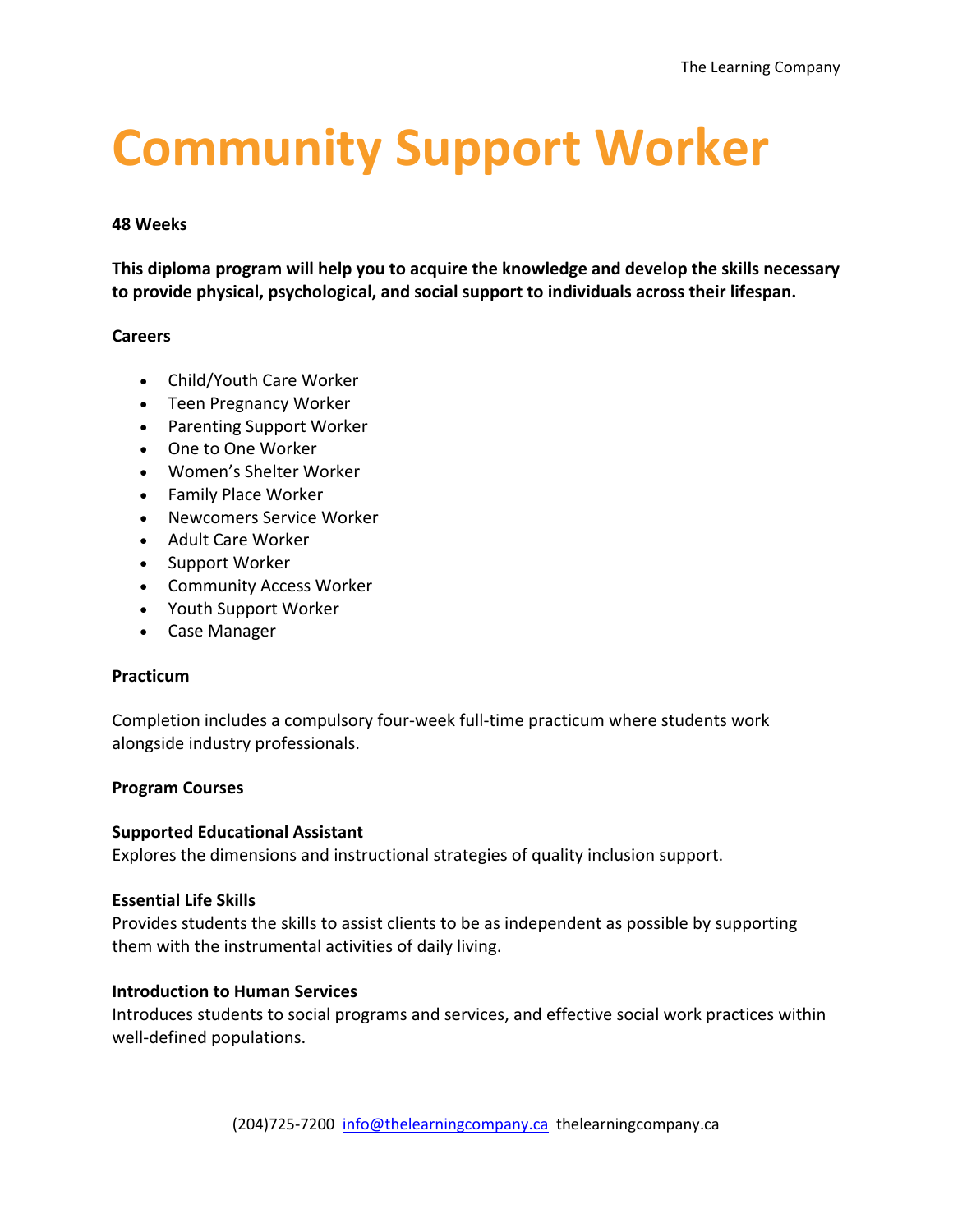## **Communication Skills for Counselling**

Develops students' knowledge, skills and attitudes for effective communication for counselling from both a personal and interpersonal perspective.

# **Counselling Theories**

Provides a general overview of the counselling theories/therapies upon which psychology is based, as well as how they are utilized in various counselling situations. These counselling theories will are explored from historical, modern and multicultural perspectives.

# **Understanding Addictions**

Familiarizes students with substance abuse and counselling. The course will focuses on treatment setting and planning, as well as the continuum of care provided.

# **Psychosocial Rehabilitation and Care Planning**

Reviews development through the lifespan from prenatal to elderhood. Students examine physical, intellectual, social, and emotional growth in each stage, emphasizing that development results from the interdependence of these areas at every stage.

# **Applied Behavioural Analysis**

Provides students with the skills and knowledge to understand and apply behavioural analysis interventions to globally challenged individuals to have inclusion into mainstream classroom or society.

## **Mental Health**

Explores the different kinds of mental health issues and how to support individuals living with mental health issues.

# **Intellectual and Developmental Disabilities**

Examines the characteristics of several developmental, intellectual and learning disabilities.

# **Group Counselling Foundations**

Introduces students to some of the strategies and skills used to lead or participate in groups effectively in counselling situations.

## **Gerontology and End of Life Care**

Introduces students to developmental theories in aging to help them understand the psychosocial applications to growing old in our society. Students are also introduced to the strategies necessary to provide emotional and physical support to the dying person and their family.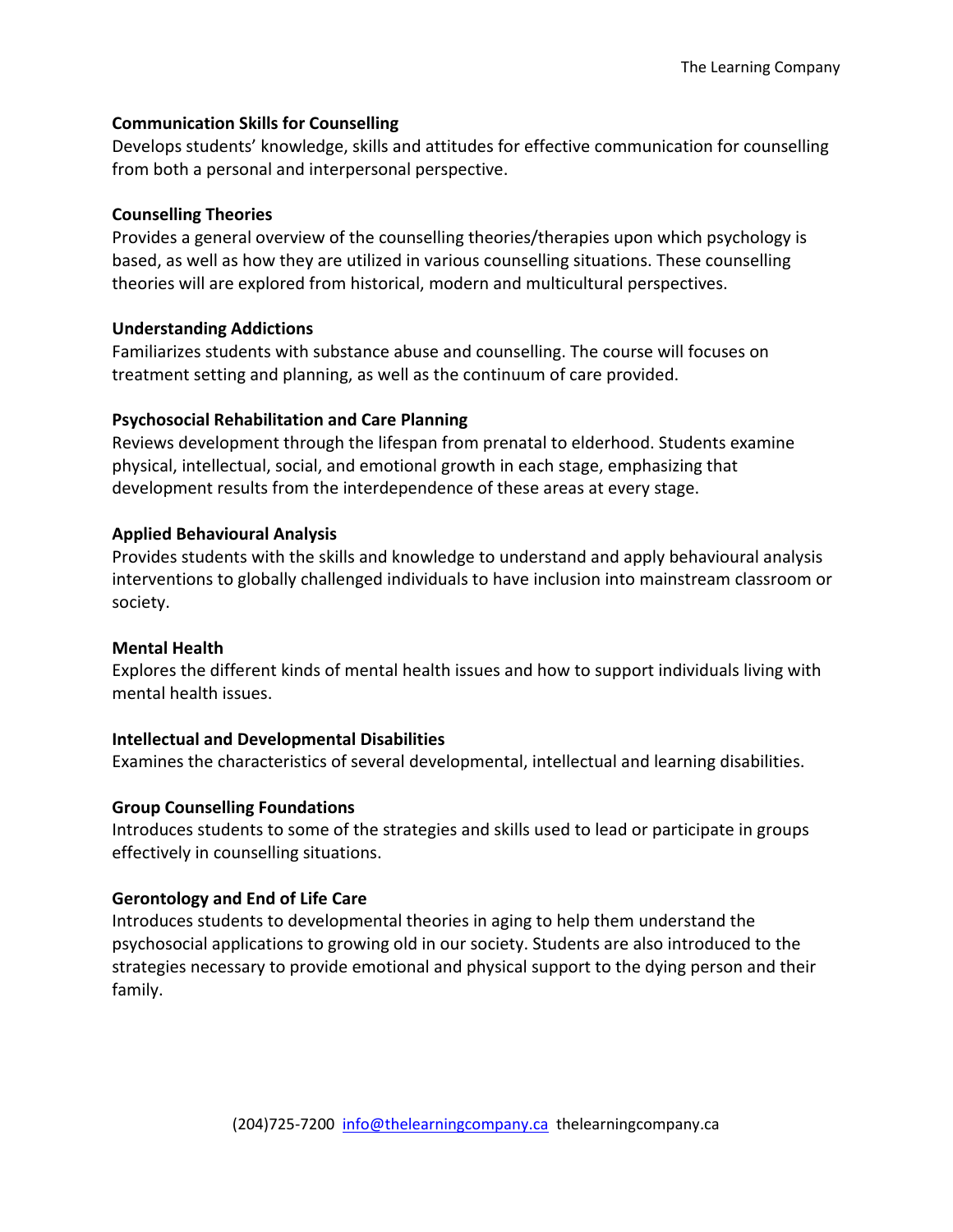# **Self Care**

Explores self-care strategies used to reduce stress and promote personal and professional wellness.

## **Family Systems Theory**

Familiarizes students with the systems theory of counselling (family therapy). The course will focuses on theory of family counselling, as opposed to individual counselling, and some of the major models involved.

# **Child and Adolescent Growth and Development**

Presents a comprehensive overview of the developmental changes of children and adolescents. This course also provides an in-depth study of social, cultural and environmental issues that affect the development of the children and adolescents.

# **MS Office Applications**

Prepares students to perform functions common to all Microsoft Windows applications. Elements include the ability to create and manipulate Word, Excel, or PowerPoint applications, modify the display of toolbars and other on-screen elements, use online help, and perform file management, editing, formatting and printing functions common to most Windows applications.

# **Career Preparation**

Introduces students to strategies for successful job searching, interviewing and career management.

## **Interpersonal Communication, Recording and Reporting**

Improves students interpersonal communication skills by teaching how to manage challenging relationships, and objectively record observations and interactions with clients.

## **Youth at Risk**

Provides the skills and knowledge needed to assist children and youth dealing with special concerns. The focus is on acquiring a basic understanding of at-risk issues and potential treatment strategies, including intervention with children with specific social challenges.

## **Ethical Practice and Legislation**

Emphasizes the personal application of a problem-solving approach to ethical dilemmas and encourages active learning as the student increases their understanding about ethics in their work setting.

## **Indigenous Studies**

Insight into Indigenous beliefs, traditional ways of life and the history of colonization in Canada.